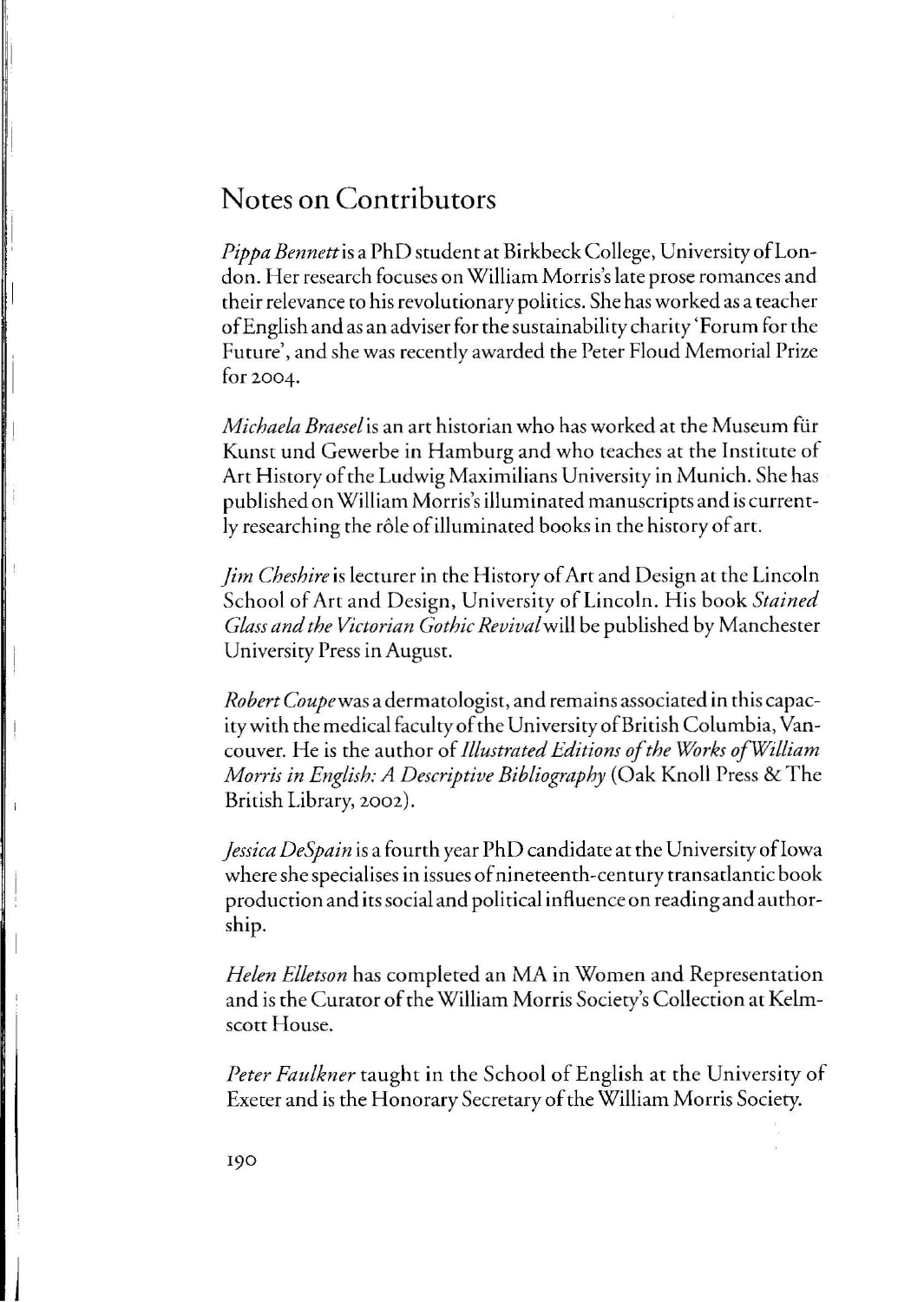*Richard Frith* is a doctoral student at Trinity Hall, Cambridge, working on medieval ism and Aestheticism in the poetry of Morris, Rossetti, and Swinburne.

ţ

*Elizabeth Helsinger*, Professor of English and Art History at the University of Chicago, is the author of *Ruskin and the Art of the Beholder* and *Rural Scenes and National Representation, Britain I8IS-I8so.* She is currently completing a book on Morris and Rossetti, *Poetry and the Pre-Raphaelite Arts,* from which this article is extracted.

*Mary Catharine Johnsen* is Special Collections Librarian and Design Liaison Librarian at Carnegie Mellon University Libraries, Pittsburgh, Pennsylvania. She is interested in the preservation and interpretation of cultural artefacts, art history, library science, public policy, the history of the book and information visualisation.

*EA Jones* is Lecturer in English Medieval Literature and Culture in the University of Exeter School of English. He works principally on latemedieval religious culture, with particular interests in the Middle English Mystics and hermits and anchorites.

*David and Sheila Latham* both teach at York University, Toronto. David is an adjunct professor of English and Editor of the *Journal of Pre-Raphaelite Studies,* and Sheila is Editor of *Papers of the Bibliographic Society of Canada.* 

*Rosie Miles* is a Lecturer in English at the UniversityofWolverhampton. Her PhD focussed on Morris's poetry and theories of narrative and desire.

*Tony Pinkney* is Senior Lecturer and Deputy Head of Department in the Department of English and Creative Writing at Lancaster University. He has published books on T. S. Eliot, D. H. Lawrence and Raymond Williams, and is currently gathering together his many talks on and around William Morris for publication in book form.

*Damian Judge Rollison's* dissertation, 'Page to Screen: A Poetics of New Media', which explores the intersection of experimental poetries and electronic media, is in progress at the University of Virginia. Recent publications include 'The Poem on the Page: Graphical Prosody in PostmodernAmerican Poetry' in *TEXTI5* and 'Mobilization Network: